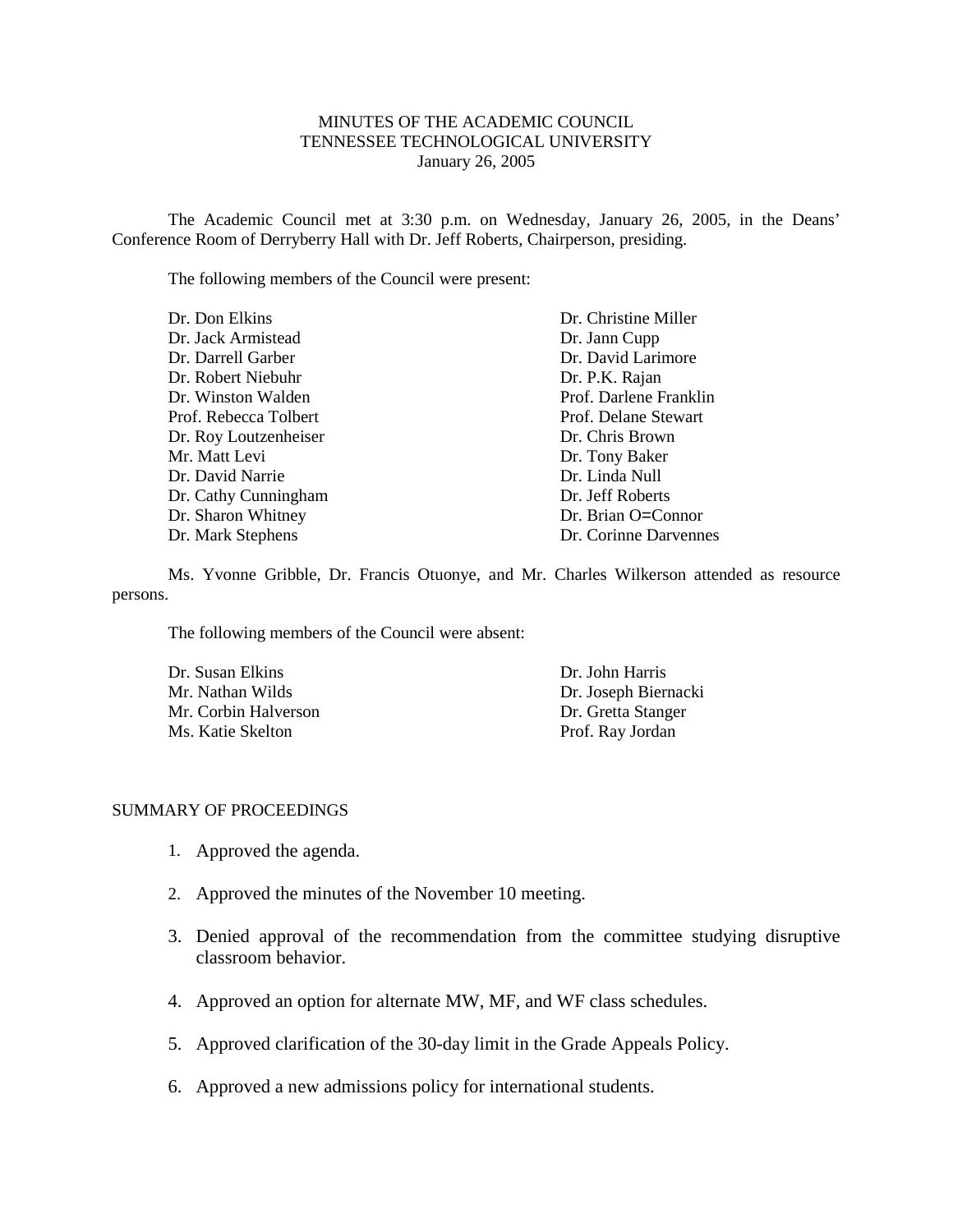Academic Council 1/26/05 - Page 2

# PROCEEDINGS

# Approval of the Agenda

Dr. Narrie MOVED approval of the agenda, Dr. Miller SECONDED the motion, and the agenda was APPROVED as distributed.

### Approval of the Minutes of the November 10 Meeting

Dr. Narrie MOVED approval of the minutes of the November 10 meeting, and Dr. Larimore SECONDED the motion. The minutes were APPROVED as posted on the web.

# Report from Committee on Disruptive Classroom Behavior

Dr. Whitney presented the report from the committee charged with defining disruptive classroom behavior. The committee proposed and Dr. Whitney MOVED to approve the following:

That a policy statement be placed in the *Faculty Handbook* and *Student Handbook* to the effect that the teacher has the responsibility for maintaining a suitable classroom learning environment. Whereas academic freedom is a public policy of the university as a whole, the Academic Council hereby authorizes the teacher to include in his/her course syllabus rules of demeanor and measures for enforcing those rules.

Dr. O'Connor SECONDED the motion. The report was discussed at length, and it was pointed out that the Academic Council states the minimum standards to be included in the syllabus, but the faculty member may add additional statements. The consensus of the group was that this statement does not change anything and is really not needed. Also, the Council agreed that the faculty member is the one best able to define what is considered disruptive behavior in the classroom, and the definition can be included in the syllabus if the instructor chooses. TBR does not have an official definition, but the Dean of Students Office has a definition that faculty may find helpful. With only 8 affirmative votes, the proposed statement FAILED to pass. Dr. Roberts said that this issue should have more study and perhaps the Faculty Senate should look at it. He thanked the committee for their work in researching this issue.

# Report from Committee Studying an Option for Alternate Monday/Wednesday/Friday Class **Scheduling**

Dr. Roberts distributed copies of the committee report and explained that the reason for allowing for optional 80-minute MW, MF, or WF classes is to relieve the heavy demand for Tuesday-Thursday classes and shift some of the classes to underutilized times on Monday, Wednesday, and Friday. Such experimentation has been used for some time, and the guidelines would provide some direction to an existing and expanding trend. The alternate time slots of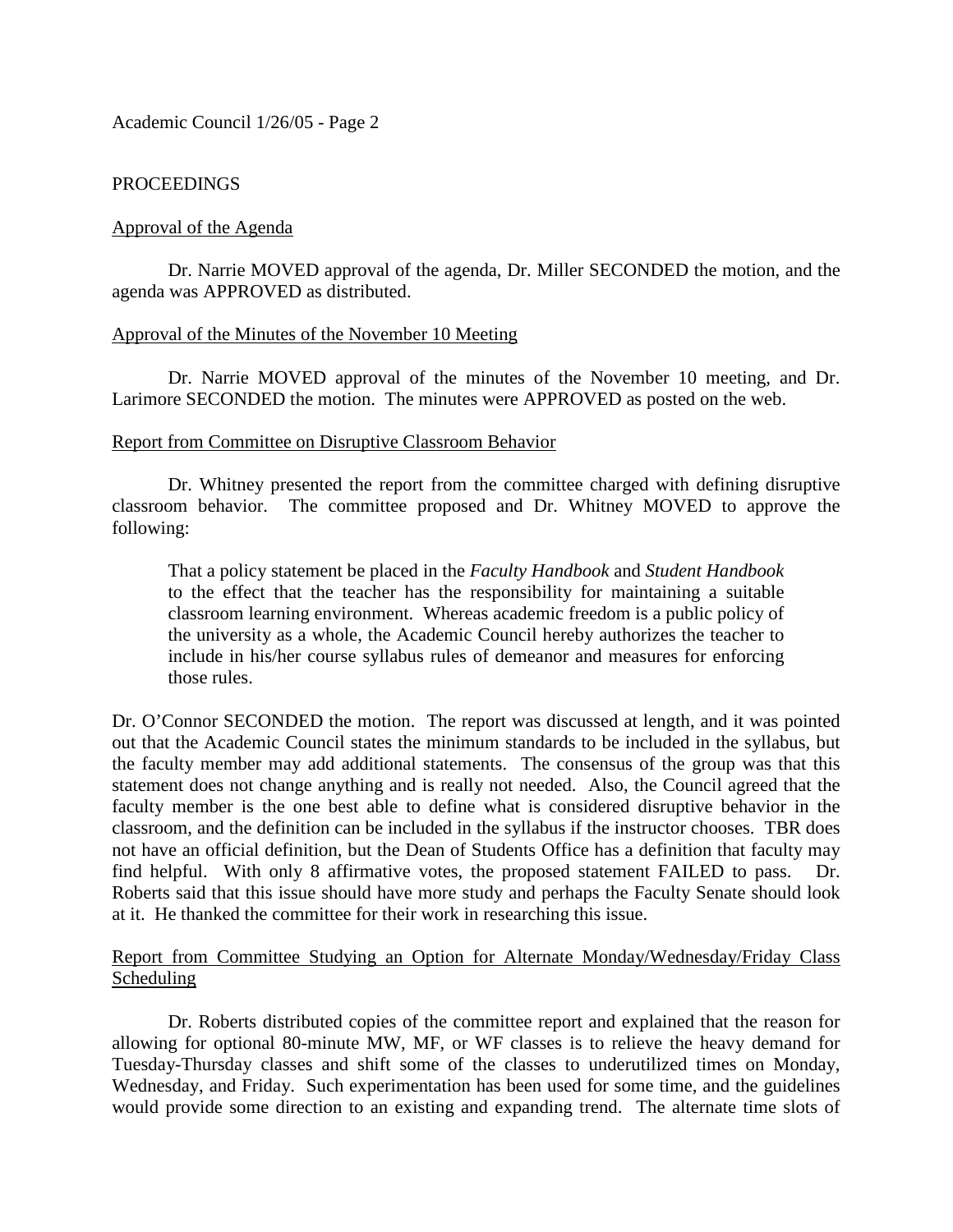### Academic Council 1/26/05 - Page 3

9:30, 11:30, and 1:30 would not be used for General Education courses but would be primarily for courses comprised of department majors. The Council discussed ramifications of using this schedule and the benefits that might accrue to both students and faculty.

Dr. Stephens MOVED to accept the committee report to allow for departments to experiment with alternate 80-minute MW, MF, or WF classes at their discretion. Dr. Whitney SECONDED the motion, and the motion PASSED by a unanimous vote. No further approvals are required to implement this change.

# Revision/Clarification of 30-Day Limit in the Grade Appeals Policy

Dr. Barker distributed copies of the proposed revision to clarify the 30-day time limit for students to begin a grade appeal. Dr. Barker explained that the change is requested because a problem occurred this past fall semester when a student wanted to appeal a grade and the university was open but classes were not in session for a month following the end of the semester. Dr. Larimore MOVED approval of the revision, and Dr. Narrie SECONDED the motion. The second and third sentences in Step One of the Grade Appeals Policy would be replaced with the following:

For fall semester grades, this consultation must occur by the end of the fifteenth class day of the succeeding spring semester. For spring and summer semester grades, the consultation must occur by the end of the fifteenth class day of the succeeding fall semester.

There was no discussion, and the motion CARRIED by a unanimous vote.

### New Admissions Policy for International Students

Professor Tolbert said that one of the reasons for a decrease in international students at Tech is because of our testing requirements and the difficulty that internationals have getting to a test site. Professor Tolbert stated that the proposed policy has been approved by both the International Student Affairs Committee and the Admissions and Credits Committee. She introduced Charles Wilkerson, Director of International Student Affairs, who distributed a handout which showed a 38.74 percent decline in international students in the U.S. since 2003 coupled with an increase in application fees from \$45 to \$270 during the same period. In addition to the high application fees in the U.S., Tech requires ACT/SAT scores and other institutions do not. This proposal would change the tests acceptable for admission of international students.

Professor Tolbert MOVED approval of the revised admissions policy for international students as distributed with the agenda, and Professor Franklin SECONDED the motion. There was no discussion, and the motion CARRIED by a unanimous vote.